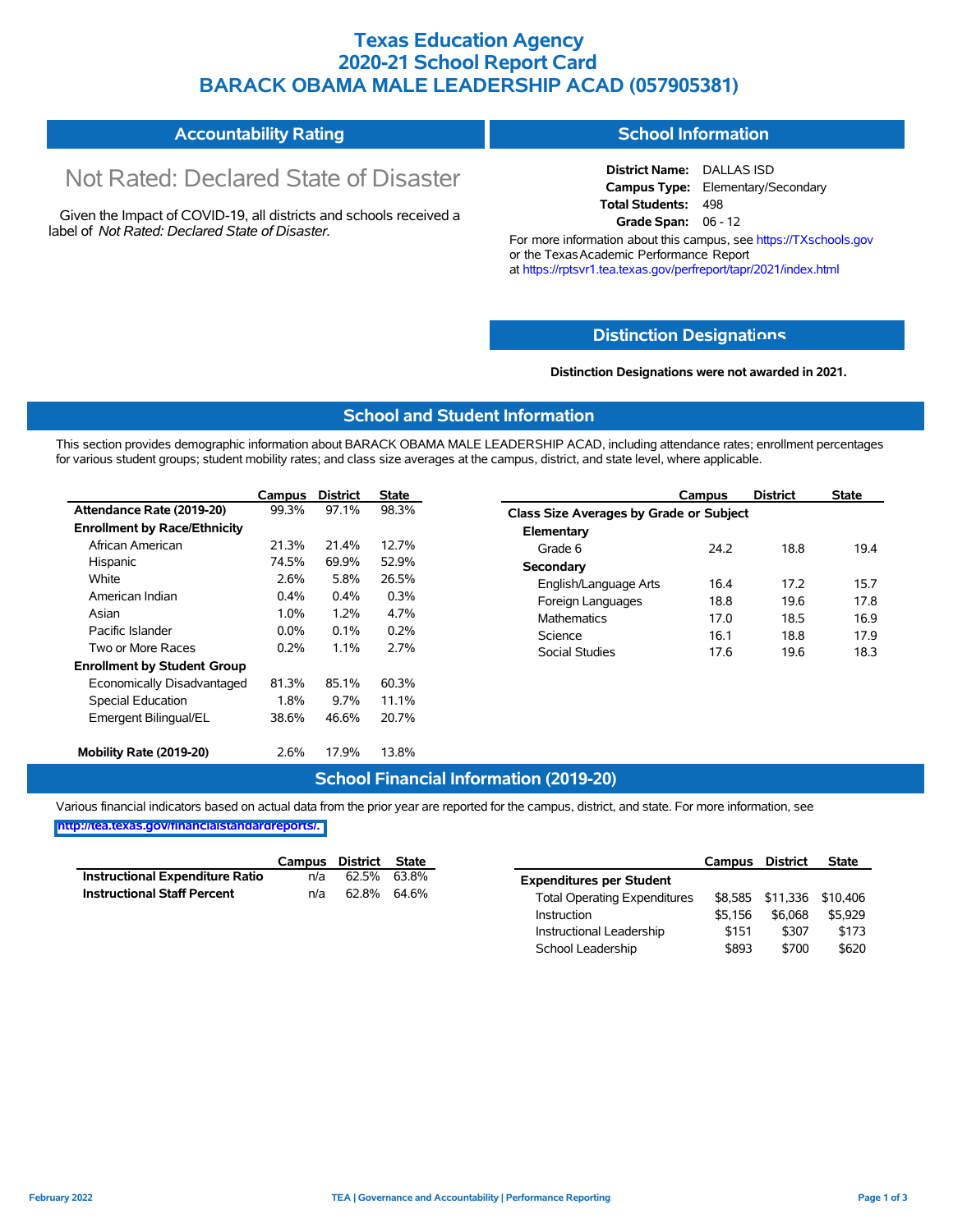# **Texas Education Agency 2020-21 School Report Card**

#### **STAAR Outcomes**

This section provides STAAR performance and outcomes. **Please note that due to the cancellation of spring 2020 STAAR administration due to the COVID-19 pandemic, 2019 results are shown.**

|                                                                                |      |              |          |      |                          |      |               |                                    |        |                          | Two                                |        |
|--------------------------------------------------------------------------------|------|--------------|----------|------|--------------------------|------|---------------|------------------------------------|--------|--------------------------|------------------------------------|--------|
|                                                                                |      |              |          |      | African                  |      |               | American                           |        | <b>Pacific</b>           | or<br>More                         | Econ   |
|                                                                                |      | <b>State</b> | District |      | Campus American Hispanic |      | White         | Indian                             | Asian  | <b>Islander</b>          | Races                              | Disadv |
| STAAR Performance Rates at Approaches Grade Level or Above (All Grades Tested) |      |              |          |      |                          |      |               |                                    |        |                          |                                    |        |
| All Subjects                                                                   | 2021 | 67%          | 60%      | 86%  | 86%                      | 85%  | 88%           | $\ast$                             | 100%   |                          | 100%                               | 84%    |
|                                                                                | 2019 | 78%          | 73%      | 98%  | 97%                      | 98%  | $\ast$        | $\ast$                             | 100%   | $\overline{\phantom{a}}$ | 100%                               | 98%    |
| ELA/Reading                                                                    | 2021 | 68%          | 61%      | 94%  | 97%                      | 93%  | 100%          | $\ast$                             | 100%   |                          | 100%                               | 93%    |
|                                                                                | 2019 | 75%          | 68%      | 97%  | 98%                      | 97%  | $\ast$        | $\ast$                             | $\ast$ | $\blacksquare$           | $\ast$                             | 97%    |
| <b>Mathematics</b>                                                             | 2021 | 66%          | 61%      | 81%  | 81%                      | 81%  | 88%           | $\ast$                             | $\ast$ |                          | $\ast$                             | 80%    |
|                                                                                | 2019 | 82%          | 80%      | 97%  | 94%                      | 98%  | $\ast$        | $\ast$                             | $\ast$ |                          | $\ast$                             | 98%    |
| Writing                                                                        | 2021 | 58%          | 48%      | 87%  | 89%                      | 86%  | $\ast$        | $\overline{\phantom{a}}$           | $\ast$ |                          | $\blacksquare$                     | 85%    |
|                                                                                | 2019 | 68%          | 63%      | 100% | 100%                     | 100% |               | $\overline{a}$                     | $\ast$ |                          | $\ast$                             | 100%   |
| Science                                                                        | 2021 | 71%          | 62%      | 83%  | 70%                      | 87%  | $\ast$        | $\ast$                             | $\ast$ |                          | $\ast$                             | 84%    |
|                                                                                | 2019 | 81%          | 76%      | 100% | 100%                     | 100% |               | $\overline{\phantom{a}}$           | $\ast$ |                          | $\ast$                             | 100%   |
| Social Studies                                                                 | 2021 | 73%          | 64%      | 76%  | 84%                      | 73%  | $\ast$        |                                    | $\ast$ |                          | $\ast$                             | 72%    |
|                                                                                | 2019 | 81%          | 78%      | 97%  | 90%                      | 99%  |               |                                    | $\ast$ |                          |                                    | 96%    |
| STAAR Performance Rates at Meets Grade Level or Above (All Grades Tested)      |      |              |          |      |                          |      |               |                                    |        |                          |                                    |        |
| All Subjects                                                                   | 2021 | 41%          | 34%      | 55%  | 50%                      | 55%  | 71%           | ∗                                  | 85%    |                          | 87%                                | 54%    |
|                                                                                | 2019 | 50%          | 44%      | 75%  | 75%                      | 75%  | $\ast$        | $\ast$                             | 91%    |                          | 69%                                | 73%    |
| ELA/Reading                                                                    | 2021 | 45%          | 37%      | 71%  | 70%                      | 71%  | 67%           | ∗                                  | 100%   | $\blacksquare$           | 100%                               | 71%    |
|                                                                                | 2019 | 48%          | 41%      | 75%  | 76%                      | 74%  | $\ast$        | $\ast$                             | $\ast$ |                          | $\ast$                             | 72%    |
| <b>Mathematics</b>                                                             |      |              |          |      |                          | 48%  |               | $\ast$                             | $\ast$ |                          | $\ast$                             | 47%    |
|                                                                                | 2021 | 37%          | 32%      | 46%  | 31%                      |      | 88%<br>$\ast$ | $\ast$                             | $\ast$ |                          | $\ast$                             |        |
|                                                                                | 2019 | 52%          | 49%      | 78%  | 79%                      | 78%  | $\ast$        |                                    | $\ast$ |                          |                                    | 78%    |
| Writing                                                                        | 2021 | 30%          | 23%      | 53%  | 50%                      | 54%  |               | $\overline{\phantom{a}}$           | $\ast$ |                          | $\overline{\phantom{a}}$<br>$\ast$ | 49%    |
|                                                                                | 2019 | 38%          | 35%      | 76%  | 90%                      | 71%  | $\ast$        | $\overline{\phantom{a}}$<br>$\ast$ | $\ast$ |                          | $\ast$                             | 70%    |
| Science                                                                        | 2021 | 44%          | 32%      | 51%  | 40%                      | 53%  |               |                                    | $\ast$ |                          | $\ast$                             | 50%    |
|                                                                                | 2019 | 54%          | 45%      | 75%  | 69%                      | 77%  | $\ast$        | $\overline{\phantom{a}}$           | $\ast$ |                          | $\ast$                             | 75%    |
| Social Studies                                                                 | 2021 | 49%          | 38%      | 39%  | 52%                      | 35%  |               |                                    | $\ast$ |                          |                                    | 34%    |
|                                                                                | 2019 | 55%          | 50%      | 66%  | 45%                      | 71%  |               |                                    |        |                          |                                    | 64%    |
| STAAR Performance Rates at Masters Grade Level (All Grades Tested)             |      |              |          |      |                          |      |               |                                    |        |                          |                                    |        |
| All Subjects                                                                   | 2021 | 18%          | 14%      | 19%  | 13%                      | 19%  | 41%           | $\ast$                             | 46%    |                          | 47%                                | 18%    |
|                                                                                | 2019 | 24%          | 20%      | 37%  | 37%                      | 37%  | $\ast$        | $\ast$                             | 82%    |                          | 23%                                | 36%    |
| ELA/Reading                                                                    | 2021 | 18%          | 15%      | 27%  | 24%                      | 27%  | 50%           | *                                  | 40%    | $\overline{\phantom{a}}$ | 33%                                | 25%    |
|                                                                                | 2019 | 21%          | 16%      | 38%  | 43%                      | 36%  | $\ast$        | $\ast$                             | $\ast$ |                          | $\ast$                             | 36%    |
| Mathematics                                                                    | 2021 | 18%          | 14%      | 12%  | 4%                       | 13%  | 38%           | $\ast$                             | $\ast$ |                          | $\ast$                             | 11%    |
|                                                                                | 2019 | 26%          | 24%      | 36%  | 31%                      | 36%  | $\ast$        | $\ast$                             | $\ast$ |                          | $\ast$                             | 36%    |
| Writing                                                                        | 2021 | 9%           | 7%       | 8%   | 6%                       | 8%   | $\ast$        | $\overline{a}$                     | $\ast$ |                          | $\overline{\phantom{a}}$           | 8%     |
|                                                                                | 2019 | 14%          | 13%      | 29%  | 38%                      | 25%  |               |                                    | $\ast$ |                          | $\ast$                             | 26%    |
| Science                                                                        | 2021 | 20%          | 12%      | 20%  | 7%                       | 23%  | $\ast$        | $\ast$                             | $\ast$ |                          | $\ast$                             | 20%    |
|                                                                                | 2019 | 25%          | 19%      | 39%  | 34%                      | 41%  |               |                                    | $\ast$ |                          | $\ast$                             | 41%    |
| Social Studies                                                                 | 2021 | 29%          | 19%      | 20%  | 20%                      | 18%  |               |                                    |        |                          |                                    | 17%    |
|                                                                                | 2019 | 33%          | 27%      | 42%  | 30%                      | 44%  |               |                                    | $\ast$ |                          |                                    | 39%    |
| <b>STAAR Assessment Participation (All Grades Tested)</b>                      |      |              |          |      |                          |      |               |                                    |        |                          |                                    |        |
| All Subjects                                                                   | 2021 | 88%          | 88%      | 95%  | 89%                      | 97%  | 100%          | $\ast$                             | 100%   |                          | 100%                               | 95%    |
|                                                                                | 2019 | 99%          | 97%      | 87%  | 86%                      | 87%  |               | ∗                                  | 87%    |                          | 87%                                | 87%    |
| ELA/Reading                                                                    | 2021 | 89%          | 87%      | 95%  | 91%                      | 96%  | 100%          | ∗                                  | 100%   |                          | 100%                               | 96%    |
|                                                                                | 2019 | 99%          | 99%      | 100% | 100%                     | 100% |               | ∗                                  | 100%   |                          | ∗                                  | 100%   |
| Mathematics                                                                    | 2021 | 88%          | 90%      | 96%  | 91%                      | 98%  | 100%          | *                                  | $\ast$ |                          | $\ast$                             | 96%    |
|                                                                                | 2019 | 100%         | 99%      | 100% | 100%                     | 100% | $\ast$        | *                                  | $\ast$ |                          | $\ast$                             | 100%   |

- Indicates there are no students in the group.<br>\* Indicates results are masked due to small numbers to protect student confidentiality.<br>n/a Indicates data reporting is not applicable for this group.